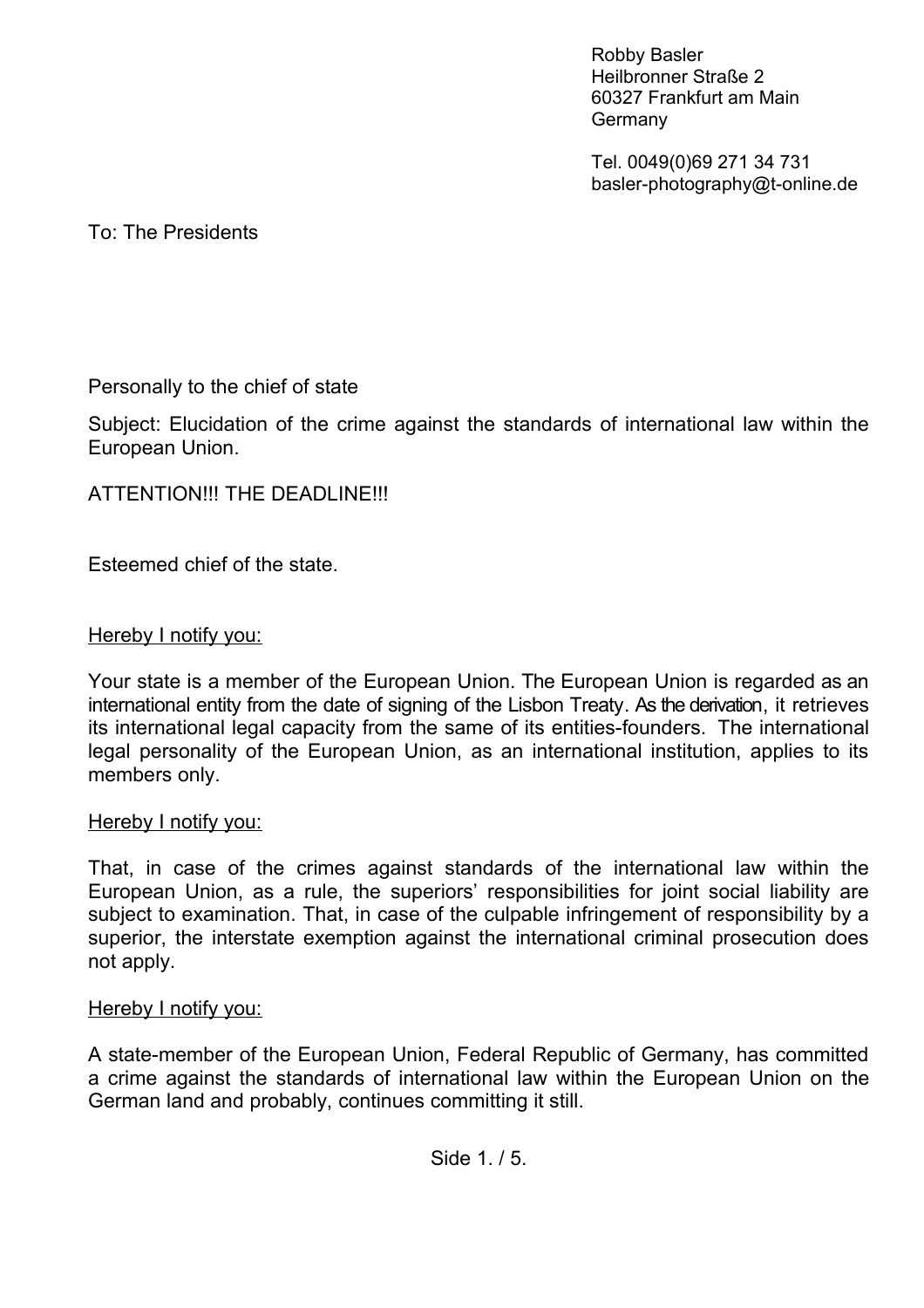## Hereby I notify you:

From 1949, on the German land, the following crimes against the standards of international law stipulated in the latter were committed as follows:

### *§ 7 Humanity crime*

*Whoever, who, within the scope of continuous and regular encroachment against the civil population,*

- *2. with an intention, in whole or in part, to destroy the population, to put it, or the parts thereof, under the living conditions suitable for conduction of the complete or partial destruction,*
- *8. Injures other person greatly, especially, by the manner specified in § 226 of the Criminal Code,*
- *9. Deprives the person greatly, with the infringement of general rules of International law, of the physical liberty or*
- *10. Pursues the identifiable group or community depriving it, by political reasons, of the fundamental human rights or limiting those considerably,*

#### *§ 8 Personal war crime*

*Whoever, who, within the frameworks of a non-international armed conflict,*

- *3. Severely or inhumanly treats a person amenable to protection under the standards of international humanitarian law by injuring him considerably, or making him suffering, particularly, putting him to torture,*
- *4. Exposes a person amenable to protection under the standards of international humanitarian law to sexual harassment or rape, deprives of fertility*
- *7. Inflicts or executes, against a person amenable to protection under the standards of international humanitarian law, a substantial punishment, custodial punishment, without sentencing of the person within the impartial trial, which provides the relevant legal safeguards pursuant to the international law,*
- *8. Brings a person amenable to protection under the international humanitarian law closer to the situation at knifepoint or a severe health damage,* 
	- *a) Makes the experiments on a person, who did not give a consent on them previously on one's own free will and which are neither necessary medically nor conducted in their interests,*
	- *b) Takes, from such person, tissues or organs for the transplantation, unless the blood and skin samplings are taken for treatment, pursuant to the conventional medical principles, for which the person did not give a consent previously on one's own free will or*
	- *c) The unadmitted treatment methods are applied to the person, without any medical necessity for which the person did not give a consent previously on one's own free will*
- *9. Treats a person amenable to protection under the standards of international humanitarian law in an excruciating way by assaulting him,*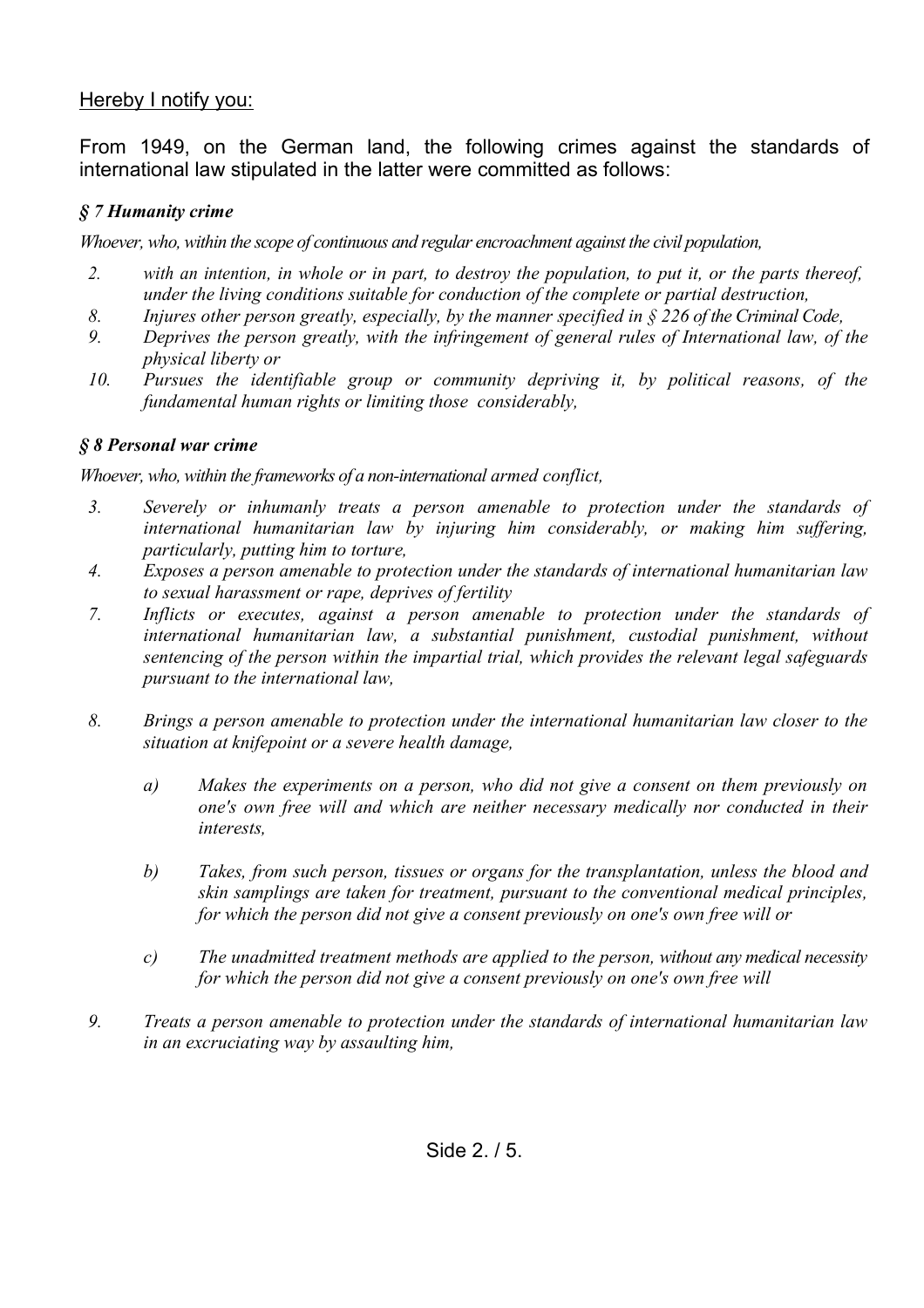#### *§ 13 Infringement of surveillance duty*

*2. The civilian superior, which allowed an inaction, deliberately or negligently, in exercising of the proper surveillance over people under their command or actual supervision, shall be punished for the infringement of surveillance duty in case a subordinate commits a legal crime, whose imminence could be recognized obviously by the superior and which the latter could prevent.*

## Hereby I notify you:

Federal Republic of Germany, as a state-member of the European Union, commits the crime against the standards of international law within the European Union on the German land at the moment, which is described in the International criminal law as follows:

## *§ 14 Non-disclosure of a crime*

*1. The civilian superior, which allowed an inaction, in case of the legal deed committed by a subordinate, without bringing it immediately to the relevant investigation and prosecution agencies' notice for such deeds, shall be convicted with the imprisonment for up to 5 years.* 

# Hereby I urgently notify you:

That each chief of states-members of the European Union, on equal terms, bears the responsibility, as the superior, if the latter allows an inaction and does not bring the crime against the standards of international law within the European Union to the relevant agencies' notice contrary to the standards of the international law.

# Hereby I urgently notify you:

That Federal Republic of Germany, as a state-member of the European Union on the German land, persecuted, at least, 400 000 victims in genocide form, which, according to the eugenics, is described as euthanasia in the living conditions. According to the victims' suggestions, 200 000 victims have already died an unnatural untimely death from this form of genocide. The inhumane living conditions are being induced because of the failure to provide the former underage victims of institutional crimes with guarantees under the standards of international law on an inner-state level, which the victims are supposed to receive pursuant to the various pacts and conventions.

 For this group of population, the General Public Prosecutor's Office of Federal Republic of Germany denies the prosecutions of various infringements of the international law. The Parliament, Government of Federal Republic of Germany, and the Grievance Committee thereof refuse providing such a law-statute at the inner-state level, which will provide victims with satisfaction and recovery of their dignity, and eliminate the genocide condition.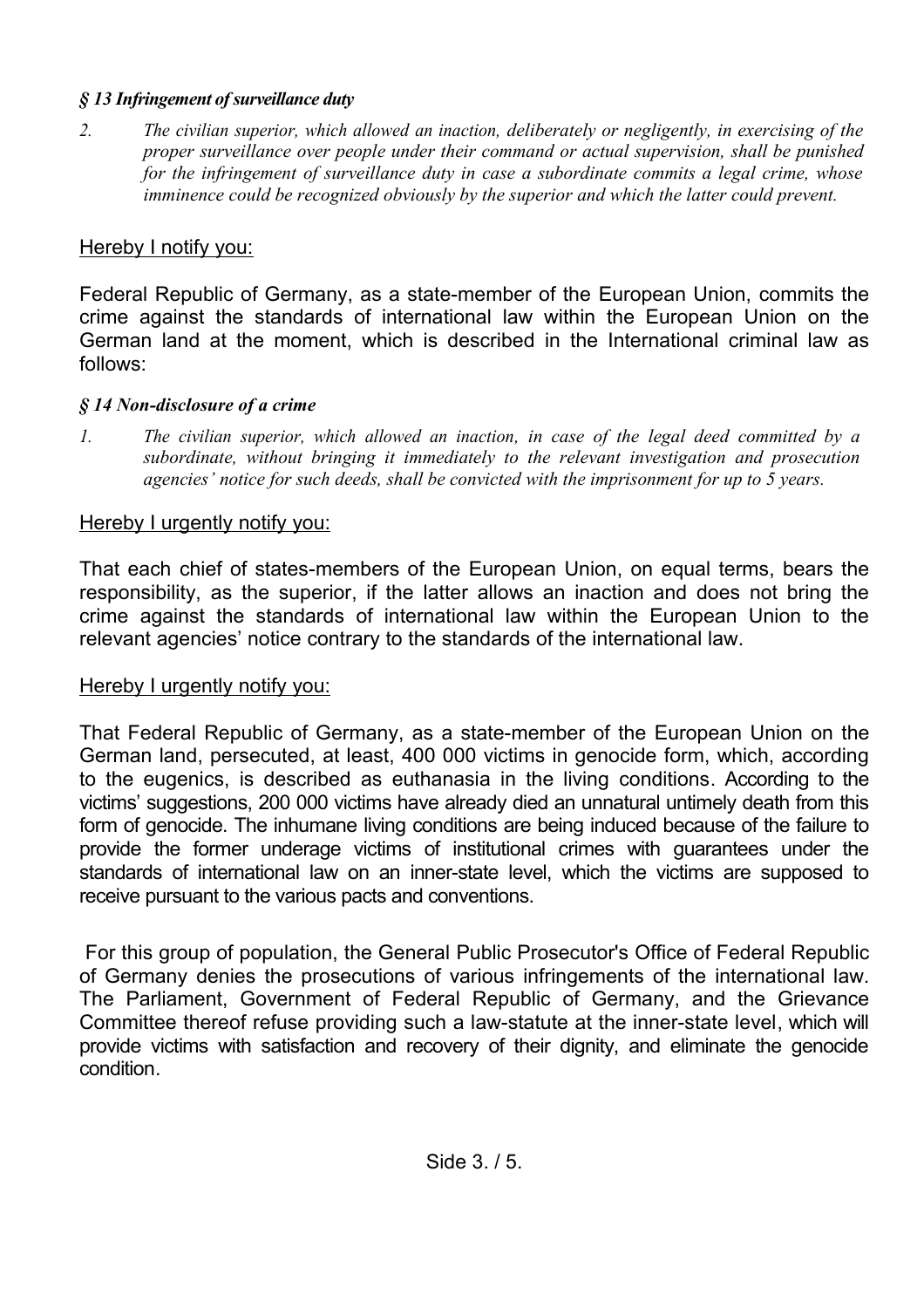Germany does not fulfill the victims' groups requirements of convocation of the special international criminal court. Although, only the special international criminal court is capable to investigate the number of victims in a legally binding way, name the form of the crime, reveal the guilty, and vest the victims right for moral satisfaction.

The resolution of the United Nations Security Council would accelerate the resolution the issue. For that purpose, the victims' group needs a country, a member of the UN. The latter requires information and witnesses about the armed conflict, permanent victims´ groups identifiability, forms of crime against the human rights, forced labor, deprivation of right to education, physical and mental violence, sexual abuse and unfair compulsory adoption, as well as a justification of accusation that this victims' group is currently exposed to a genocide in Germany, which is a form of euthanasia. The local German court will never be able to investigate the accusations satisfactorily.

Therefore, the victims' group addressed France and asked formally for assistance. The fact of existence of victims was clearly proven. The request of assistance was delivered to the ambassador of France. Just before the expiration of 90-day term, the victims requested the President of France and the Minister of Foreign Affairs to pay attention to the mentioned appeal for help. Afterwards, the Office of the President of France informed that the relevant issue was delivered to the authority of the Minister of Foreign Affairs.

The victims expected France, at least, would take advantage of the opportunity of reviewing the evidences. It has not happened yet. Most probably, France, by solving the issue, is afraid of worsening of the diplomatic relations with Germany. Nevertheless, no country within the European Union shall be allowed to commit a modern times crime against the standards of international law.

## Therefore, accept my urgent request:

Please exercise your share of superiors' responsibility as the chief of a state-member of the European Union. Explicitly, demand from Germany the establishment of the special International criminal court. Get in touch with France! Support France in making the decision to act as a representative of victims' group and to request from the United Nations Security Council the corresponding resolution. In case of refusal of France to make the decision, either submit the statement to the United Nations Security Council independently or take your duty to sue the crime against the standards of international law by all means.

Once again, I would like to attract your attention to the fact that, hereby, you received the notification about the crime against the standards of international law, which can fall under your responsibility as a head of the state! The issue calls for your action!